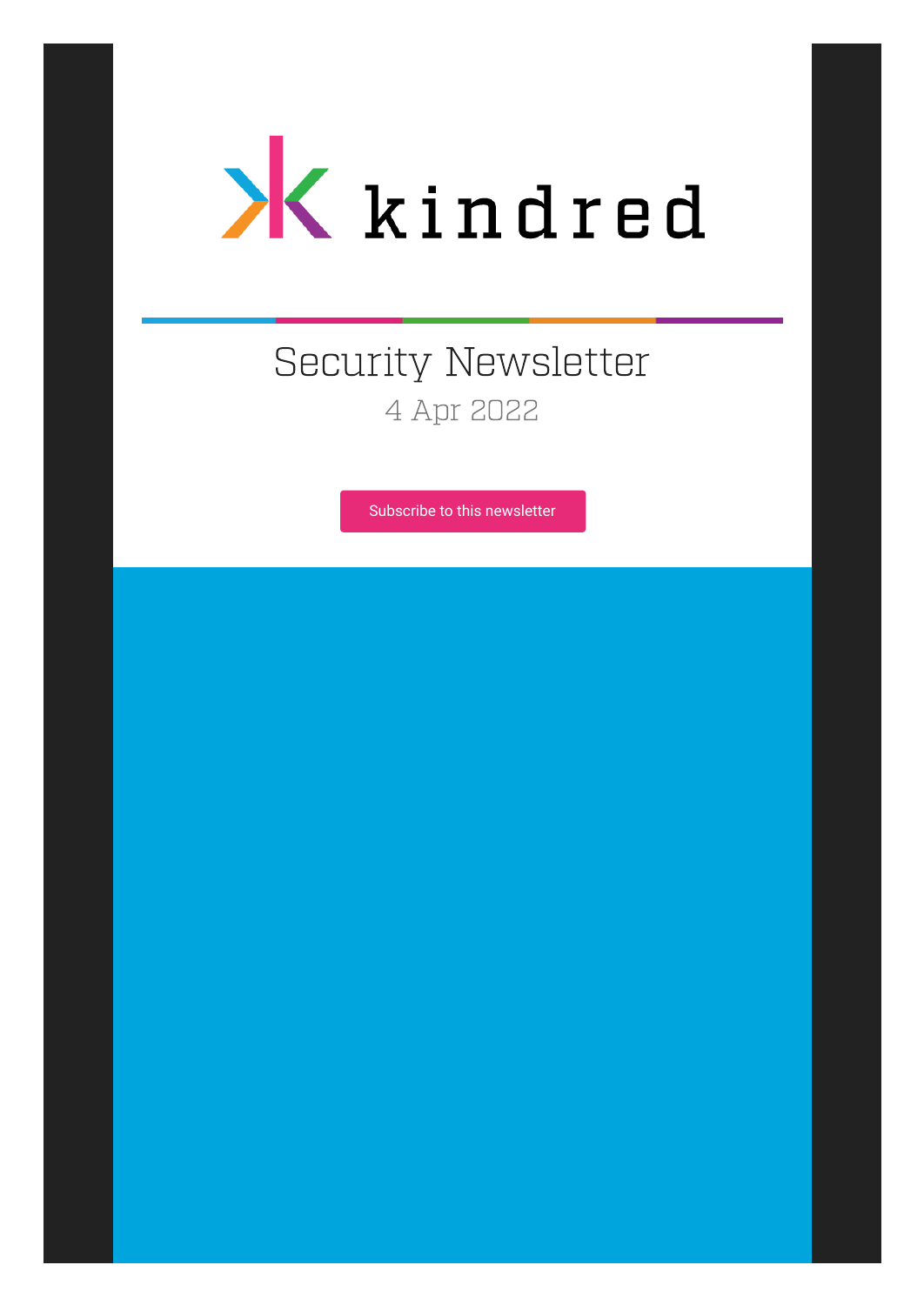#### Lapsus\$ and SolarWinds hackers both use the same old trick to bypass MFA



Multifactor authentication (MFA) is a core defense that is among the most effective at preventing account takeovers. In addition to requiring that users provide a username and password, MFA ensures they must also use an additional factor—be it a fingerprint, physical security key, or one-time password—before they can access an account. Nothing in this article should be construed as saying MFA isn't anything other than essential.

That said, some forms of MFA are stronger than others, and recent events show that these weaker forms aren't much of a hurdle for some hackers to clear. In the past few months, suspected script kiddies like the Lapsus\$ data extortion gang and elite Russian-state threat actors (like Cozy Bear, the group behind the SolarWinds hack) have both successfully defeated the protection.

[Read More on ArsTechnica](https://arstechnica.com/information-technology/2022/03/lapsus-and-solar-winds-hackers-both-use-the-same-old-trick-to-bypass-mfa/)

# More #News

- [Hackers Gaining Power of Subpoena Via Fake "Emergency Data Requests"](https://krebsonsecurity.com/2022/03/hackers-gaining-power-of-subpoena-via-fake-emergency-data-requests/)
- [State-sponsored Attack Groups Capitalise on Russia-Ukraine War for Cyber Espionage](https://research.checkpoint.com/2022/state-sponsored-attack-groups-capitalise-on-russia-ukraine-war-for-cyber-espionage/)
- [Conti-nuation: methods and techniques observed in operations post the leaks](https://research.nccgroup.com/2022/03/31/conti-nuation-methods-and-techniques-observed-in-operations-post-the-leaks/)
- [EU draft law adds security checks to all crypto transactions](https://www.bleepingcomputer.com/news/legal/eu-draft-law-adds-security-checks-to-all-crypto-transactions/)
- [Phishing uses Azure Static Web Pages to impersonate Microsoft](https://www.bleepingcomputer.com/news/microsoft/phishing-uses-azure-static-web-pages-to-impersonate-microsoft/)

E l'antico del control del control del control del control del control del control del control del control de<br>En 1930, la internacia del control del control del control del control del control del control del control de

[US national emergency extended due to elevated malicious cyber activity](https://www.bleepingcomputer.com/news/security/us-national-emergency-extended-due-to-elevated-malicious-cyber-activity/)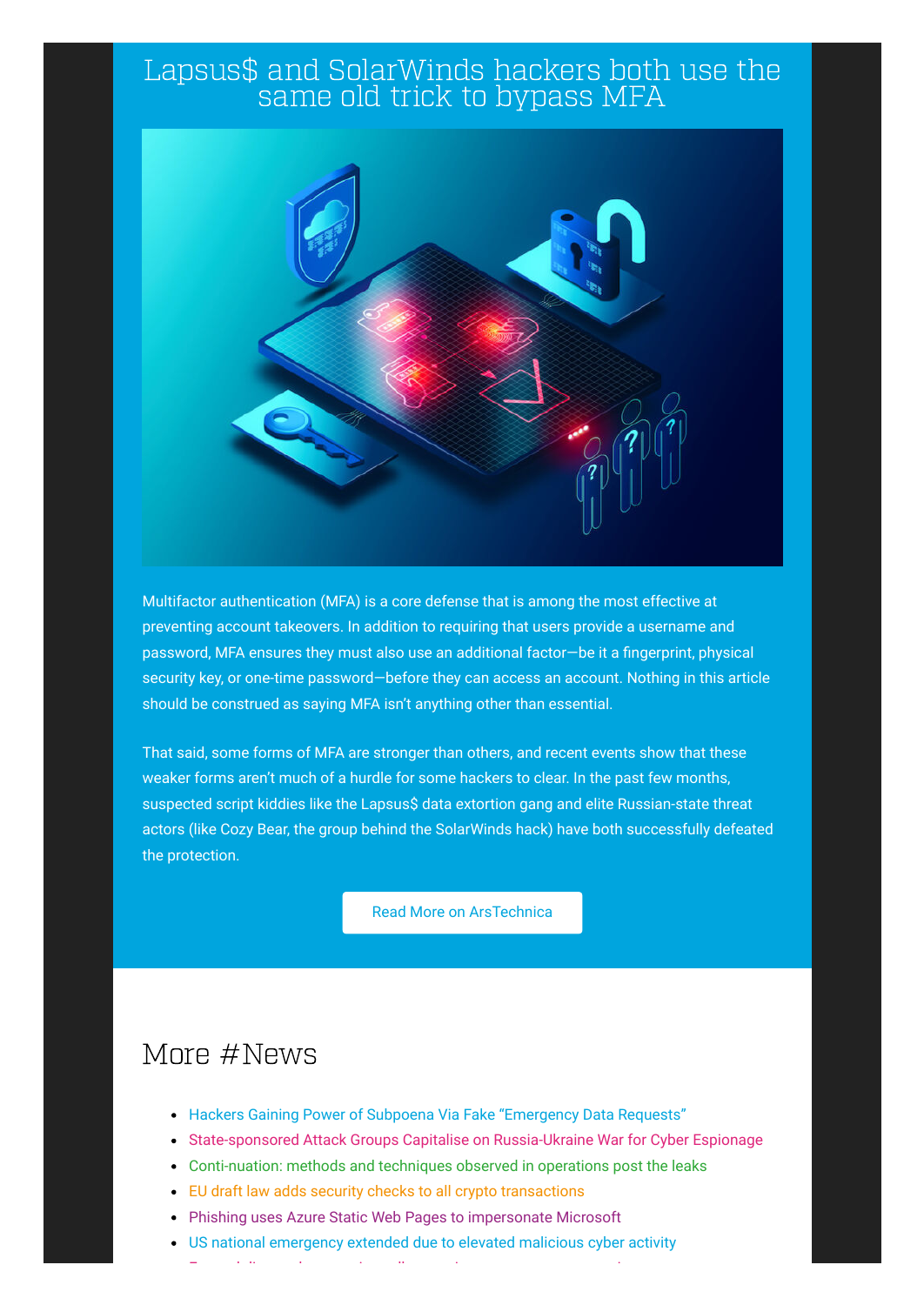- [Europol dismantles massive call center investment scam operation](https://www.bleepingcomputer.com/news/security/europol-dismantles-massive-call-center-investment-scam-operation/)
- [Ukraine dismantles 5 disinformation bot farms, seizes 10,000 SIM cards](https://www.bleepingcomputer.com/news/security/ukraine-dismantles-5-disinformation-bot-farms-seizes-10-000-sim-cards/)
- [This Father-Son Team Helps People Brute-Force Their Lost Bitcoin Wallet Passwords](https://www.vice.com/en/article/5dga75/this-father-son-team-helps-people-brute-force-their-lost-bitcoin-wallet-passwords)
- [Researchers Used a Decommissioned Satellite to Broadcast Hacker TV](https://www.wired.com/story/satellite-hacking-anit-f1r-shadytel/)
- [A Sinister Way to Beat Multifactor Authentication Is on the Rise](https://www.wired.com/story/multifactor-authentication-prompt-bombing-on-the-rise/)
- [PCI DSS 4.0; It's time to get serious on Magecart](https://scotthelme.co.uk/pci-dss-4-0-its-time-to-get-serious-on-magecart/)

### #Breach Log

- [Viasat confirms satellite modems were wiped with AcidRain malware](https://www.bleepingcomputer.com/news/security/viasat-confirms-satellite-modems-were-wiped-with-acidrain-malware/)
- [Shutterfly discloses data breach after Conti ransomware attack](https://www.bleepingcomputer.com/news/security/shutterfly-discloses-data-breach-after-conti-ransomware-attack/)

# #Patch Time!

- [Trend Micro fixes actively exploited remote code execution bug](https://www.bleepingcomputer.com/news/security/trend-micro-fixes-actively-exploited-remote-code-execution-bug/)
- [Critical GitLab vulnerability lets attackers take over accounts](https://www.bleepingcomputer.com/news/security/critical-gitlab-vulnerability-lets-attackers-take-over-accounts/)
- [Zyxel patches critical bug affecting firewall and VPN devices](https://www.bleepingcomputer.com/news/security/zyxel-patches-critical-bug-affecting-firewall-and-vpn-devices/)
- [Apple emergency update fixes zero-days used to hack iPhones, Macs](https://www.bleepingcomputer.com/news/security/apple-emergency-update-fixes-zero-days-used-to-hack-iphones-macs/)
- [Spring patches leaked Spring4Shell zero-day RCE vulnerability](https://www.bleepingcomputer.com/news/security/spring-patches-leaked-spring4shell-zero-day-rce-vulnerability/)
- [New Spring Java framework zero-day allows remote code execution](https://www.bleepingcomputer.com/news/security/new-spring-java-framework-zero-day-allows-remote-code-execution/)
- [Google Chrome Bug Actively Exploited as Zero-Day](https://threatpost.com/google-chrome-bug-actively-exploited-zero-day/179161/)

# #Tech and #Tools

- [AcidRain | A Modem Wiper Rains Down on Europe](https://www.sentinelone.com/labs/acidrain-a-modem-wiper-rains-down-on-europe/)
- [Pwning Microsoft Azure Defender for IoT](https://www.sentinelone.com/labs/pwning-microsoft-azure-defender-for-iot-multiple-flaws-allow-remote-code-execution-for-all/)
- [15-Year-Old Bug in PEAR PHP Repository Could've Enabled Supply Chain Attacks](https://thehackernews.com/2022/04/15-year-old-bug-in-pear-php-repository.html)
- [New Python-based Ransomware Targeting JupyterLab Web Notebooks](https://thehackernews.com/2022/03/new-python-based-ransomware-targeting.html)
- [The end of the road for Cloudflare CAPTCHAs](https://blog.cloudflare.com/end-cloudflare-captcha/)
- **[FORCEDENTRY: Sandbox Escape](https://googleprojectzero.blogspot.com/2022/03/forcedentry-sandbox-escape.html)**
- [PacketStreamer: distributed packet capture for cloud-native platforms](https://github.com/deepfence/PacketStreamer)
- [Digital Forensics Basics: A Practical Guide for Kubernetes DFIR](https://sysdig.com/blog/guide-kubernetes-forensics-dfir/)
- [TruffleHog v3 Find leaked credentials](https://trufflesecurity.com/blog/introducing-trufflehog-v3)
- [SpringShell \(Spring4Shell\) Zero-Day Vulnerability CVE-2022-22965 : All You Need To](https://jfrog.com/blog/springshell-zero-day-vulnerability-all-you-need-to-know/) Know